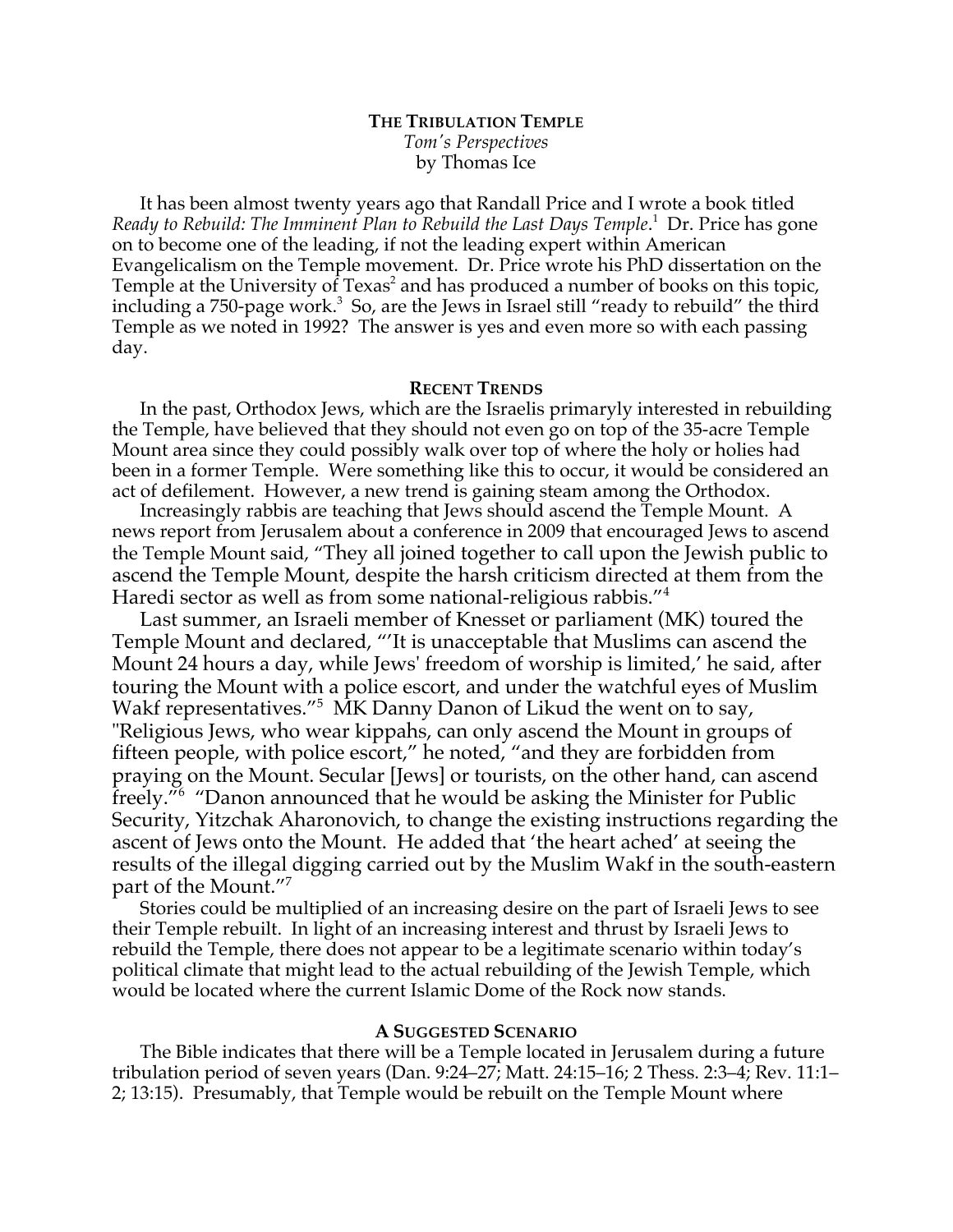Israel's two previous Temples once stood. The next Temple could be built at any time between now and the middle of the seven-year tribulation, since the references cited above refer to an event called the "abomination of desolation" that will occur in the middle of the tribulation. Thus, it is reasonably concluded that this rebuilt Temple will have to be there some time before the middle of the tribulation, in order for it to function for an undetermined period of time before the Beast or Antichrist desolates it at the midpoint.

In the Revelation 11 passage, in which John is told to measure the Temple in his vision of the future, the two witnesses, after the fact that the Temple is mentioned, are the major focus of the rest of the chapter. In light of Revelation 11, Dr. John Whitcomb has suggested, as far as I am concerned, a likely scenario for the rebuilding of Israel's next Temple.

The significance of these words must not be minimized. First, for the Antichrist to cause the Jewish sacrifices to cease, the sacrificial system must have been previously instituted. Thus, part of the strong covenant with "the many" in Israel must be permission to offer sacrifices again "in the temple of God" (2 Thess. 2:4). In light of the current situation in Jerusalem, it would take a very powerful person to obtain and guarantee such access by Israel to the Temple area. It seems possible that the "two witnesses" of Revelation 11:3–6, who have irresistible authority in Jerusalem during the first three-andone-half years, will also be instrumental in arranging the terms of this covenant with the "little horn," for not until they are killed by him (after he "comes up out of the abyss") is he able to break the covenant and terminate the sacrificial system.<sup>8</sup>

If we grant the viability of Dr. Whitcomb's scenario, it means that the antichrist could grant permission to the Jews to rebuild their Temple as part of the "strong covenant" mentioned in Daniel 9:27. This would mean that the Jews would be free to remove the Dome of the Rock and construct their Third Temple on that site. I would estimate, depending on how long it would take to properly remove the Dome of the Rock, that Israel could construct their Temple by the end of the first year, after the start of the seven-year period.

## **THE TWO WITNESSES**

If the two witnesses of Revelation 11:3 conduct their ministry within the area of the newly constructed Temple, which makes sense with what we know from Revelation 11, then it appears likely that these two prophets would be able to provide cover and protection against the Beast (Antichrist) and the "earth dwellers," who oppose the Lord throughout the entire seven-year tribulation. The witnesses are also described as "the two anointed ones" in Zechariah 4:14.

The biblical text says, "And I will grant *authority* to my two witnesses, and they will prophesy for twelve hundred and sixty days, clothed in sackcloth" (Rev. 11:3). The passage continues: "And if anyone desires to harm them, fire proceeds out of their mouth and devours their enemies; and if anyone would desire to harm them, in this manner he must be killed. These have the power to shut up the sky, in order that rain may not fall during the days of their prophesying; and they have power over the waters to turn them into blood, and to smite the earth with every plague, as often as they desire" (Rev. 11:5–6). Therefore, it is reasonable to see that the two witnesses, who have